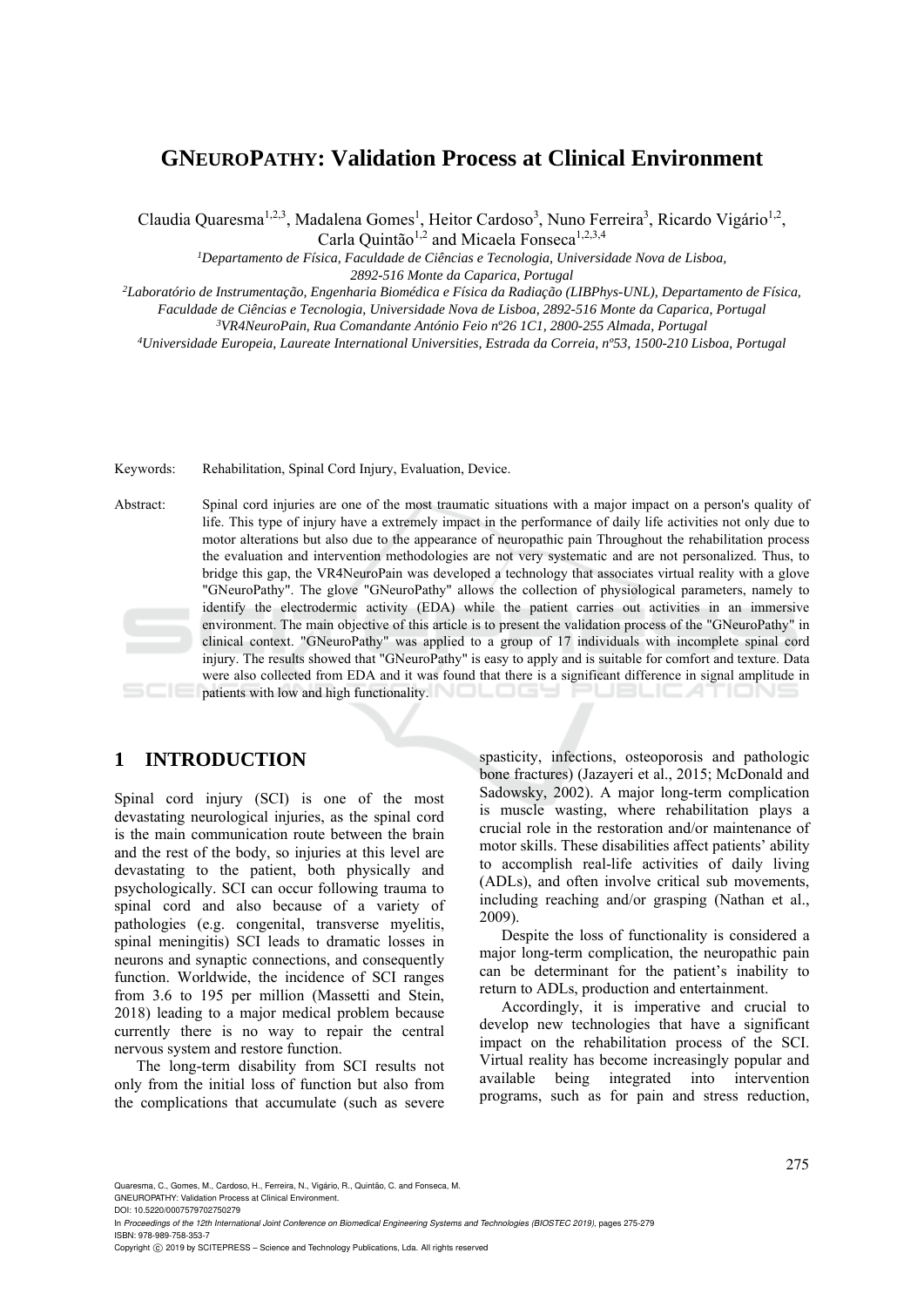skills training and rehabilitation (Chen et al., 2009).

Therefore, an innovative solution was created called "VR4NeuroPain", which associates virtual reality with sensory and motor stimulation (Quaresma et al., 2018). The system consists of two components: virtual scenarios and a glove - "GNeuroPathy" - monitors electrophysiological data in real time.

With the aim of providing patients with an innovative environment for the rehabilitation process. The "VR4NeuroPain" system allows patients to have contact with an immersive environment that aims to (Quaresma, et al., 2018):

- motivate for the rehabilitation process;
- play an active role in the rehabilitation process;
- promote quality of life and well-being;
- control the achievement of fine and global movement;
- distinguish tactile sensory stimuli;
- stimulate technological literacy.

For that reason, the use of interactive technologies in a rehabilitation process allows to reduce the time spent in that process and greater economic sustainability of the units of the health sector. In order to guarantee the applicability of the system it is necessary to carry out the validation of all the components. Thus, "GNeuroPathy" has already been applied in people with no associated pathology and it has been found to be easy to apply and meets the proposed objectives.

The present work has as main objective to present the validation process of the glove "GNeuroPathy" in clinical context.

## **2 MATERIALS AND METHODS**

The study was approved by the Portuguese Ethics Committee of the Medicine and Rehabilitation Center of Alcoitão, in Portugal. Each participating subject was informed about the procedures and the objectives of the study, prior data collection, and signed a consent form with this information.

All data was collected, during 1 month, from a cohort of patients with spinal cord injury attending the occupational therapy department, at the Medicine and Rehabilitation Center of Alcoitão. The inclusion criteria for the present study were that each patient had incomplete spinal cord injury.

The process of validating "GNeuroPathy", in clinical context, is divided in three parts:

1. Usability – examines the subject's degree of

satisfaction, when using the glove;

- 2. Data collection procedure assesses the performance of the protocol;
- 3. Data analysis prototyping of the analysis procedure, and the interpretation of its outcomes.

### **Glove "GNeuroPathy" System.**

The "GNeuroPathy" glove (Figure 1) is easy to put on, allows object manipulations and currently integrates two types of sensors that collect electrodermal activity (EDA) and muscle activity (EMG) data. To record the EMG and EDA signals, a Bitalino acquisition module; a pair of EMG sensors and another pair of EDA sensors were used. To connect the sensors to the subject, 2 Ag / AgCL with adhesive electrodes stabilized with solid adhesive were used for each sensor (TIGA-MED Gold 01- 7500, TIGA-MED GMBH, Germany) (Guerreiro et al., 2013; Guerreiro et al., 2014).



Figure 1: The glove "GNeuroPathy".

Bitalino, together with the sensors and the electrodes used are shown in Figure 2. The recording device collects the biological signals simultaneously, with a 16-bit resolution and sampling frequencies of up to 1000 Hz. All data is transmitted, via Bluetooth, from Bitalino to the computer for processing. In the latter, the software used was Plux's proprietary OpenSignals (Guerreiro et al., 2013; Guerreiro et al., 2014).



Figure 2: The components of the Bitalino and the EDA sensors (Guerreiro et al., 2013; Guerreiro et al., 2014).

#### **Glove "GNeuroPathy" Data Collection.**

After installing the glove, with all sensors securely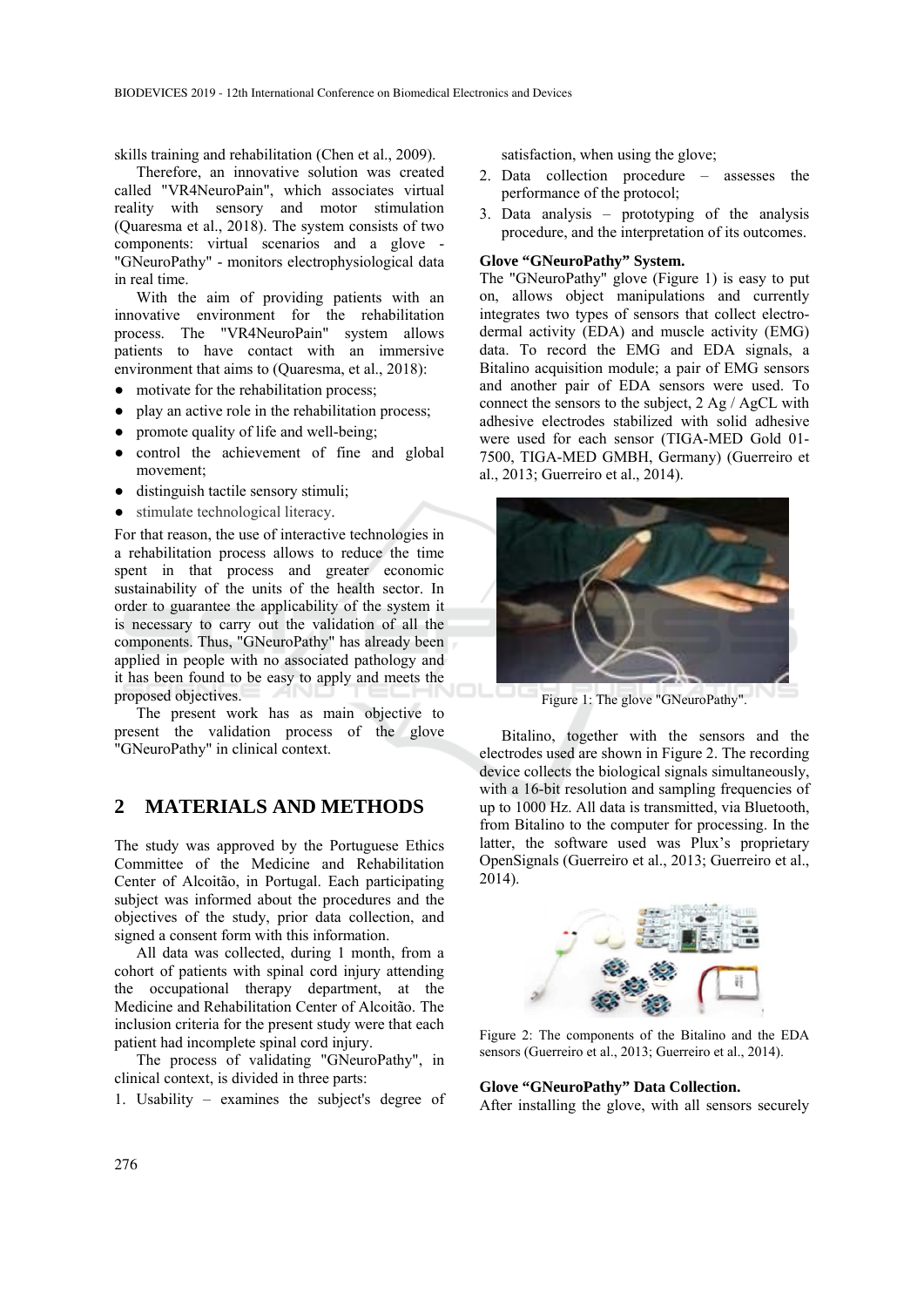attached to the skin, and the hand held by the therapist, stimulation was applied to the hand, at the level of the fingers, in a pre-determined sequence. The first stimulus consisted of a touch, with a pin, to the hand. Subsequent stimuli consisted of sandpaper, cotton, hot and cold contacts with the skin. To reduce the psychological effects of stimulus preparation, the subject was asked to look in the opposite direction to the stimulated hand

The data collection procedure is shown in Figure 3.

Each stimulus was applied for 10 seconds. During the application of each stimulus, EDA parameters were collected. Although both EDA and EMG could have been recorded, in connection with the use of the "GNeuroPathy" glove, this preliminary, validation work collected only EDA information from all subjects. Three collections were made for each stimulus type. The goal was to assess the robustness of the data collected, as well as possible habituation effects, associated with the repeated application of each stimulus type.



Figure 3: The figure shows the data collection protocol.

#### **Characterization of the Sample.**

The sample consisted of 17 patients (7 women and

10 men), aged between 22 and 81 years, with an average age of  $55 +18$  years and an average body mass index of  $26 + (-4)$ . Seven patients did not report having pain; and the remaining ten scored, in the visual analogue scale (Boonstra et al., 2008), as shown in Figure 4.



Figure 4: Reported pain for the subjects participating in the study, following the visual analogue scale (Boonstra et al., 2008).

### **Validation of Data Collection Procedure.**

The following data collection protocol was applied to all patients:

- 1. Describe the study's objectives and obtain the informed consent;
- 2. Collect demographic data from the participants;
- 3. Placement of the electrodes on the anterior face of the right hand. A grounding electrode is also placed in the styloid process of the ulna;
- 4. Placing the glove;
- 5. Data collection, following the protocol described in Figure 3;
- 6. Removal of the electrodes and glove
- 7. Fill patient's satisfaction questionnaire, regarding the use of the glove.

## **3 RESULTS**

### **Usability Tests.**

These tests were conducted to evaluate the parameters of Visual aspect; Accessibility in place; Comfort; Fixation and Texture, in a scale where each of them was considered as Unsuitable, Partially adequate or Suitable.

During the usability tests it was found that 94% of all participating subjects considered "GNeuroPathy" to be "adequate", from visual appearance and comfort perspectives. In addition, 65% of all patients recommended the use of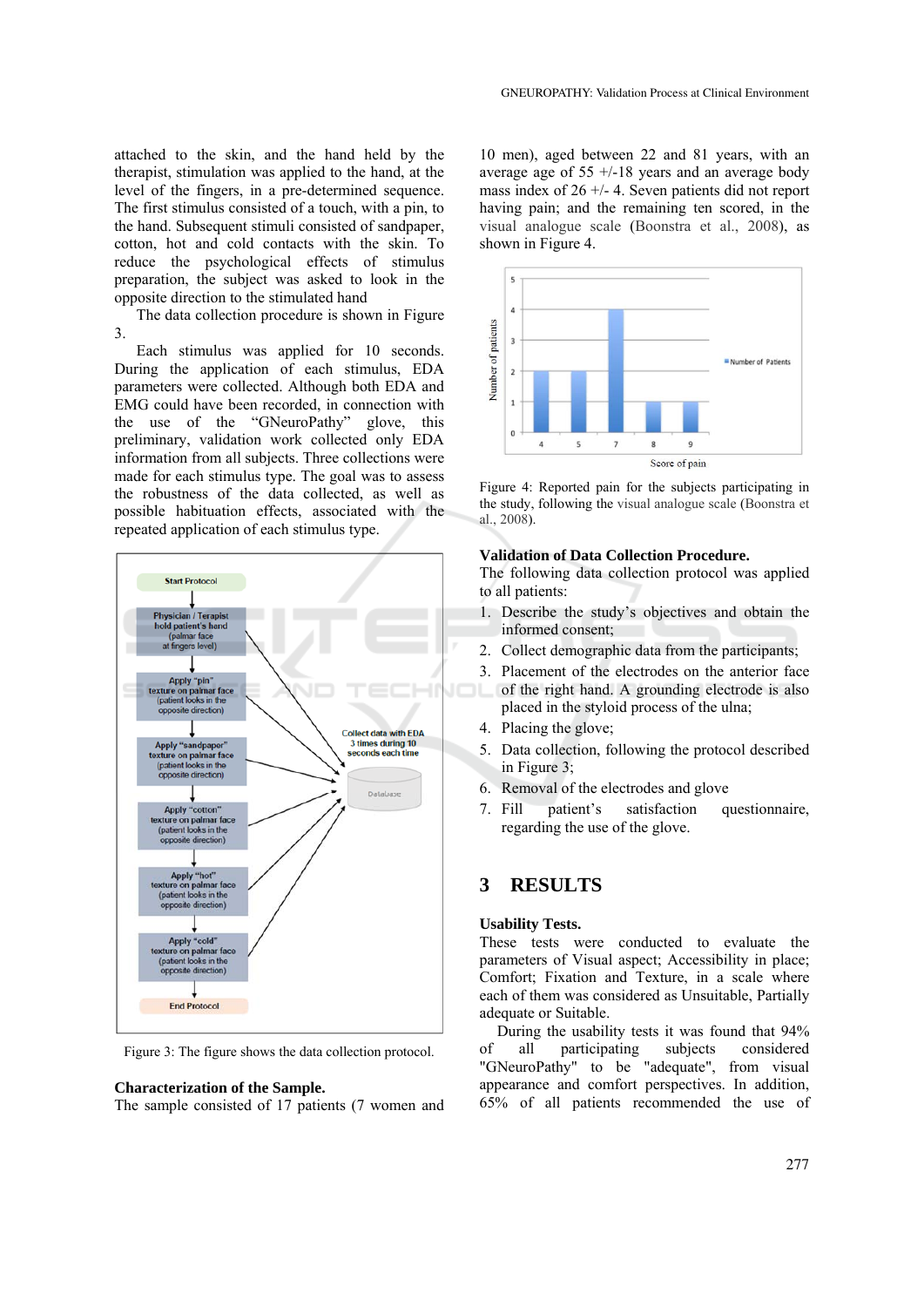"GNeuroPathy", and 82% reported that its fixation is "adequate". None of the patients considered the device "Unsuitable".



Figure 5: Patients' degree of satisfaction.

### **Clinical Observations.**

After validating the usability of the GNeuroPathy device, physiological data was collected with it. The duration of one full study, running over all stimuli within the protocol, lasted not more than 10 minutes.

The recorded EDA consisted of averages of the electrodermal activity, within a fixed temporal window length, after the application of the respective stimulus (Figure 6).



Figure 6: Values of averaged EDA, for all stimuli types, and three different groups of patients suffering from incomplete spinal cord injury. For comparison, also the values found from subjects reporting no level of pathological pain.

We observed that, throughout all patients, the EDA means changed rather highly. From the 17 subjects, about 5 of those presented very low values, when compared to a similar study performed on healthy subjects (Quaresma et al., 2018)). In addition, 5 had close to "normal" EDA values. The remaining 7 had values spreading from one end to

the other. Hence, we divided our subjects according to those characteristics, as summarized in Figure 6.

Two significant considerations may be drawn from the results reported. In an immediate look, it is clear that any type of stimulation seems to result in an increase in EDA response higher than the basal response, *ie.*, a condition where no stimulation occurred. In addition, the "hot" stimulus produced the highest response, whereas all others seem rather similar to one another.

The second, and possibly the most important result, is that the five patients with the most severe functional limitations, represented in the graph with a blue color, displayed the lowest EDA values. Even the group with mild limitations, in red, have values that are considerably lower than the ones displayed by the healthy group. Finally, patients with rather good functionality differed little from the group of healthy subjects – both in EDA values themselves, as well as in the relative magnitude variation with the type of stimulus employed.

## **4 CONCLUSIONS**

The principal objective of this article is to present de validation process in a clinical context. For this purpose, the glove "GNeuroPathy" was utilized in a study comprising 17 patients with incomplete spinal cord injury, to collect EDA data. In addition, a usability test was also performed.

This research is part of an ongoing project for system development, called "VR4NeuroPain". In this article, the tests performed on the glove prototype "GNeuroPathy", the physical element of the "VR4NeuroPain" system, were presented.

This study contributed to obtaining a clear feedback on the design and usability of the prototype. The data collection procedure, in the context of EDA response to external stimulation of the hand was also tested.

Although outside of the main purposes of this work, we have observed that EDA is a good indicator of the level of functionality in patients with incomplete spinal cord injuries. As such, one may foresee that a device such as "GNeuroPathy" may be employed to help diagnosing said disease, as well as assess the benefits of given rehabilitation interventions.

In the future we will also develop a software platform where to add all algorithms required for physiological signal processing. In addition, the glove – "GNeuroPathy" – must also be validated associated with the other parts of the system. Tests